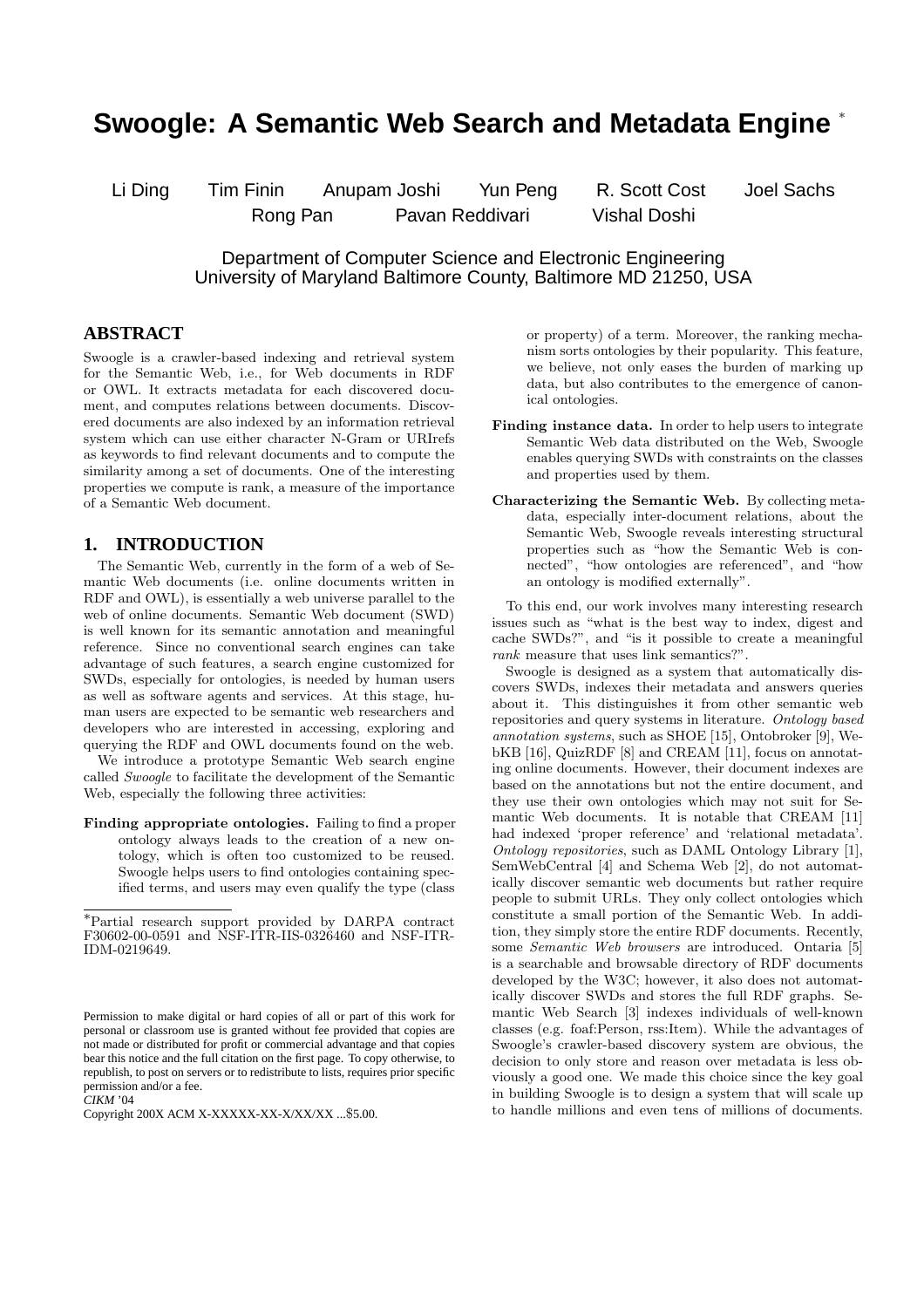Moreover, Swoogle also enables rich query constraints on semantic relations.

Swoogle architecture consists of a database that stores metadata about the SWDs, two distinct web crawlers that discover SWDs, components that compute useful document metadata, components to compute semantic relationships among the SWDs, an N-Gram based indexing and retrieval engine, a simple user interface for querying the system, and agent/web service APIs to provide useful services.

We describe an algorithm, *Ontology Rank*, inspired by the Page Rank algorithm [18, 14, 19], that is used to rank hits returned by the retrieval engine. This algorithm takes advantage of the fact that the graph formed by SWDs has a richer set of relations. In other word, the edges in this graph have explicit semantics. Some are defined or derivable from the RDF and OWL languages (e.g., imports, usesTerm, version, extends, etc.) and others by common ontologies (e.g., FOAF's knows  $<sup>1</sup>$ ).</sup>

We will also present some preliminary results summarizing the characteristics of the portion of the semantic web that our system has crawled and analyzed.

# **2. SEMANTIC WEB DOCUMENTS**

Semantic web languages based on RDF (e.g., RDFS  $^2$ ,  $DAML+OIL$ <sup>3</sup>, and  $OWL$ <sup>4</sup>) allow one to make statements that define general terms (classes and properties), extend the definition of terms, create individuals, and to make assertions about terms and individuals already defined or created.

We define a *Semantic Web Document* (SWD) to be a document in a semantic web language that is online and accessible to web users and software agents. . Similar to a document in IR, a SWD is an atomic information exchange object in the Semantic Web.

Current practice favors the use of two kinds of documents which we will refer to as semantic web ontologies (SWOs) and semantic web databases (SWDBs). These correspond to what are called T-Boxes and A-Boxes in the description logic literature [6, 13]. Since a document may consist of both T-Boxes and A-Boxes, we adopt threshold based measure. We consider a document to be a SWO when a significant proportion of the statements it makes define new terms (e.g., new classes and properties) or extends the definition of terms defined in other SWDs by adding new properties or constraints. A document is considered as a SWDB when it does not define or extend a significant number of terms. A SWDB can introduce individuals and make assertions about them or make assertions about individuals defined in other SWDs.

For example, the SWD http://xmlns.com/foaf/0.1/index.rdf is considered a SWO in that its 466 statements (i.e. triples) define 12 classes and 51 properties but introduces no individuals. The SWD http://umbc.edu/˜finin/foaf.rdf is considered to be a SWDB since it defines or extends no terms but defines three individuals and makes statements about them.

Between these two extremes, some SWDs are intended to be both an ontology that defines a set of terms to be

used by others, as well as a useful database of information about a set of individuals. Even a document that is intended as an ontology (e.g., it defines a set of terms that can be used by others) might define individuals as part of the ontology. Similarly, a document that is intended as defining a set of individuals might introduce some new terms in order to make it easier to describe the individuals rather than to make them available for others to use, <sup>5</sup> (e.g. http://www.daml.ri.cmu.edu/ont/USCity.daml, http://reliant.teknowledge.com/DAML/Government.owl).

## **3. SWOOGLE ARCHITECTURE**

As shown in figure 1, Swoogle's architecture can be broken into four major components: SWD discovery, metadata creation, data analysis, and interface. This architecture is data centric and extensible: components work independently and interact with one another through a database.



Figure 1: The architecture of Swoogle

The SWD discovery component discovers potential SWDs throughout the Web and keeps up-to-date information about SWDs.

The metadata creation component caches a snapshot of a SWD and generates objective metadata about SWDs at both the syntax level and the semantic level.

The data analysis component uses the cached SWDs and the created metadata to derive analytical reports, such as classification of SWOs and SWDBs, rank of SWDs, and the IR index of SWDs.

The interface component focuses on providing data service to the Semantic Web community. We have implemented a Web interface at http://www.swoogle.org, and we are working on making Swoogle a Web Service for software agents.

We elaborate on each component in the following sections.

## **4. FINDING SWDS**

Finding URLs of SWDs is by itself an interesting engineering challenge. A straightforward approach is to search through a conventional search engine. By May 25, 2004, Google has indexed 4,285,199,774 web documents. It is not possible for Swoogle to parse all documents on the web to see if thery are SWDs. (Even if it were computationally feasible, most search engines returns at most 1,000 results per query). We developed a set of crawlers employing a number of heuristics for finding SWDs.

First, we developed a *Google crawler* to search URLs using the Google Web Service. We start with type extensions,

<sup>1</sup>http://xmlns.com/foaf/0.1/

<sup>2</sup>http://www.w3.org/TR/rdf-schema/

<sup>3</sup>http://www.w3.org/TR/daml+oil-reference

<sup>4</sup>http://www.w3.org/TR/owl-semantics/

<sup>5</sup>Programming languages introduce the notion of a modules, importing and exporting to make these intentions explicit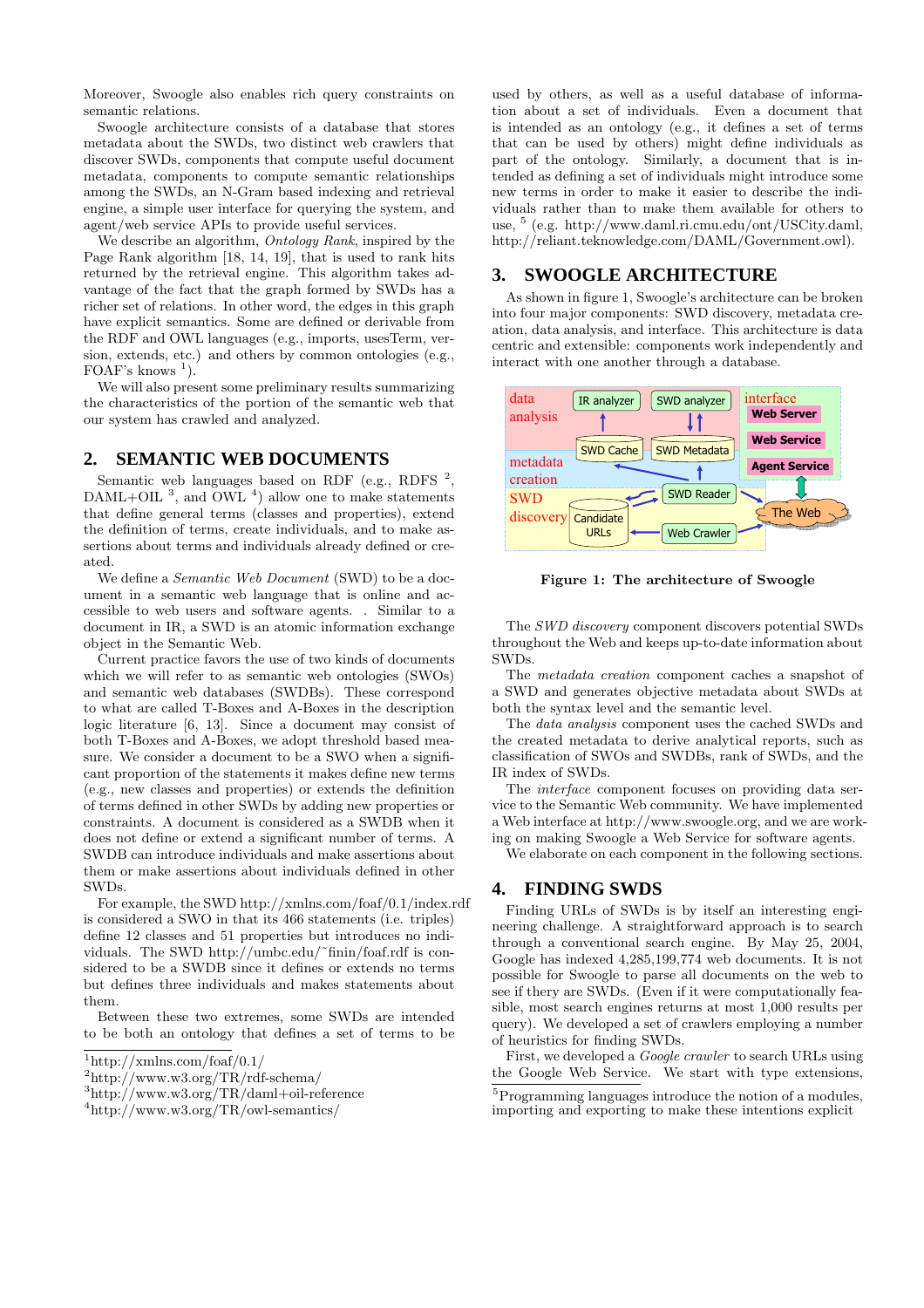such as ".rdf", ".owl", ".daml", and ".n3". Although they are not perfect SWD indicators, table 1 shows that they have fair precision. To overcome Googles' limit of returning only the first 1000 results for any query, we append some constraints (keywords) to construct more specific queries, and then combine their results (see table 2). Such query expansion techniques have enabled us to collect as many as 20K candidate URLs of SWDs at a time. Since Google changes its PageRanks daily, we also expect to discover new SWDs by running the same query weekly (in fact, Swoogle already have 200k urls discovered by Google Crawler).

| extension    | $\#$ discovered(100\%) | $#$ SWD         |
|--------------|------------------------|-----------------|
| rdf          | 184,992                | $111,350(60\%)$ |
| rss          | 8,359                  | $7,712(92\%)$   |
| owl          | 4,669                  | 3,138(67%)      |
| n3           | 4,326                  | 1,523(35%)      |
| daml         | 3.699                  | 2,256(61%)      |
| no extension | 154,591                | 7,258(5%)       |

Table 1: Extensions of SWD (Aug 30, 2004)

| query string      | number of pages |
|-------------------|-----------------|
| rdf               | 5,230,000       |
| filetype:rdf rdf  | 246,000         |
| filetype:rss rdf  | 13,800          |
| filetype:daml rdf | 4,360           |
| filetype:n3 rdf   | 2,630           |
| filetype:owl rdf  | 1,310           |
| filetype:rdfs rdf |                 |

Table 2: Google search results (May 25,2004)

We have also developed the *Focused Crawler*, which crawls documents within a given website. In order to reduce search complexity and improve precision, simple heuristics, like extension constraint (e.g. documents with ".jpg" or ".html" extensions are seldom SWDs) and focus constraint (i.e. only crawl URLs relative to the given base URL), are used to filter out those documents likely to be irrelevant. Swoogle provides a web interface where registered users can submit a URL of either a SWD or a web directory under which many SWDs may be present, e.g. http://daml.umbc.edu/ontologies/. We have initiated focused crawls from many Semantic Web URLs know to us, and actively invite the SW community to submit further URLs for focused crawling.

Since SWDs can be discovered by semantic links while parsing SWDs, we developed the JENA2<sup>6</sup> based Swoogle Crawler. It both analyzes the content of a SWD and discovers new SWDs. First, it verifies if a document is a SWD or not, and it also revisits discovered URLs to check updates. Secondly, several heuristics are used to discover new SWDs through semantic relations: (1)the semantics of URIref shows that the namespace of a URIref is highly likely to be the URL of an SWD; (2)the semantics of OWL shows that owl:imports links to an external ontology, which is a SWD; (3) the semantics of FOAF ontology, shows that rdfs:seeAlso property of an instance of foaf:Person often links to another FOAF document, which often is a SWD.

## **5. SWD METADATA**

SWD metadata is collected to make SWD search more efficient and effective. It is derived from the content of SWD as well as the relations among SWDs. Swoogle identifies three categories of metadata: (i) basic metadata, which considers the syntactic and semantic features of a SWD, (ii) relations, which consider the explicit semantics between individual SWDs, and (iii) analytical results such as SWO/SWDB classification, and SWD ranking. The first two categories are objective information about SWDs, and we will discuss them in the rest of this section. The third category is subjective and will be discussed in section 6.

In order to simplify notations, we use qualified names (QNames <sup>7</sup> ) in the following context. E.g. "rdf:" stands for RDF namespace, "daml:" stands for DAML namespace  $(i.e. http://www.w3.org/2001/03/daml+oil#)$ 

#### **5.1 Basic metadata**

The basic metadata about a SWD falls in three categories: language feature, RDF statistics and ontology annotation.

Language feature refers to the properties describing the syntactic or semantic features of a SWD. Swoogle captures the following features:

- 1. Encoding. It shows the syntactic encoding of a SWD. There are three existing encodings, namely "RDF/XML", "N-TRIPLE" and "N3".
- 2. Language. It shows the language used by a SWD. Swoogle considers the usage of four meta level languages, namely "OWL", "DAML+OIL", "RDFS", and "RDF".
- 3. OWL Species. It shows the language species of a SWD written in OWL. There are three possible species, namely "OWL-LITE", "OWL-DL", and "OWL-FULL".

RDF statistics refers to the properties summarizing node distribution of the RDF graph of a SWD. We focus on how SWDs define new classes, properties and individuals. In an RDF graph, a node is recognized as a class iff it is not an anonymous node and it is an instance of rdfs:Class; similarly, a node is a property iff it is not an anonymous node and it is an instance of rdf:Property; an individual is a node which is an instance of any user defined class.

Let foo be a SWD. By parsing foo into an RDF graph, we may get RDF statistics about foo. Let  $C(foo)$ ,  $P(foo)$ ,  $I(foo)$ be the set of classes, properties and individuals defined in the SWD foo respectively. The *ontology-ratio*  $R(foo)$  is calculated by equation (1). The value of ontology-ratio ranges from 0 to 1, where "0" implies that foo is a pure SWDB and "1" implies that foo is a pure SWO.

$$
R(foo) = \frac{|C(foo)| + |P(foo)|}{|C(foo)| + |P(foo)| + |I(foo)|}
$$
(1)

Ontology annotation refers to the properties that describe a SWD as an ontology. In practice, when a SWD has an instance of OWL:Ontology, Swoogle records its properties as the following:

- 1. label. i.e. rdfs:label
- 2. comment. i.e. rdfs:comment

<sup>6</sup>http://jena.sourceforge.net/

<sup>7</sup>http://www.w3.org/TR/1999/REC-xml-names-19990114/#NT-QName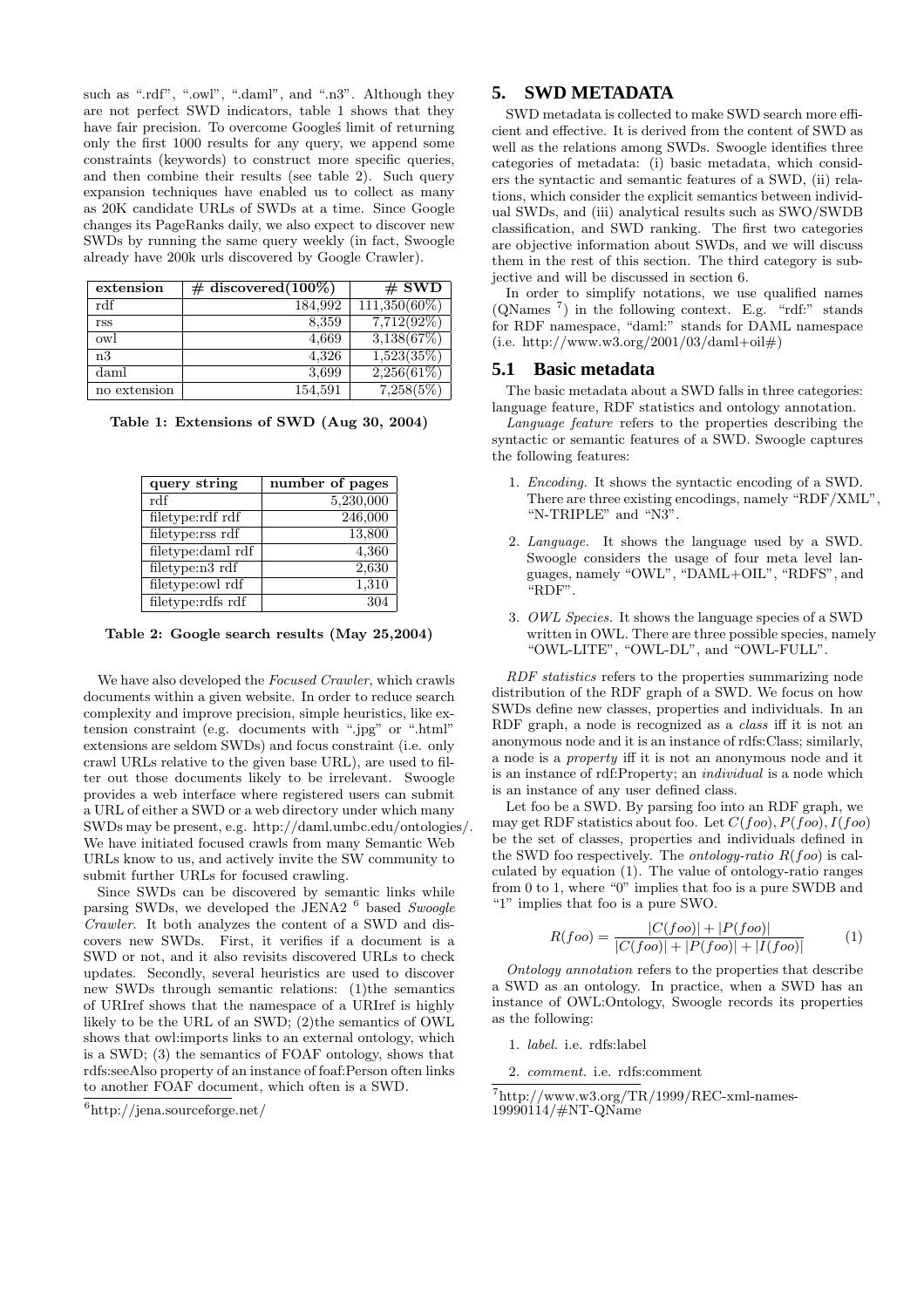3. versionInfo. i.e. owl:versionInfo and daml:versionInfo

#### **5.2 Relations among SWDs**

Looking at the entire semantic web, it is hard to capture and analyze relations at the RDF node level. Therefore, Swoogle focuses on SWD level relations which generalize RDF node level relations. Swoogle captures the following SWD level relations:

- TM/IN captures term reference relations between two SWDs, i.e. a SWD is using terms defined by some other SWDs. By retrieving and processing the reference SWD, the type of term (class, property or individual) can be determined. The referenced SWDs are collected by recording the namespaces of all valid URIrefs in the given SWD.
- IM shows that an ontology imports another ontology. The URLs of referenced ontolgoies are collected by recording the objects in triples whose predicate is owl:imports or daml:imports.
- EX shows that an ontology extends another. Such a relation may be produced by many properties as shown in table 3. For example, if ontology A defines class AC which has the "rdfs:subClassOf" relation with class BC defined in ontology B, Swoogle will record the EX relation from A to B.
- PV shows that an ontology is a prior version of another.
- CPV shows that an ontology is a prior version of and is compatible with another.
- IPV shows that an ontology is a prior version of but is incompatible with another.

The last five relations are types of inter-ontology relation. They are extracted from a SWD by analyzing triples containing "indicators", which is listed in table 3.

| Type       | <b>Classes and Properties</b>                  |
|------------|------------------------------------------------|
| IM         | owl:imports, daml:imports                      |
| EX         | rdfs:subClassOf, rdfs:subPropertyOf,           |
|            | owl:disjointWith, owl:equivalentClass,         |
|            | owl:equivalentProperty, owl:complementOf,      |
|            | owl:inverseOf, owl:intersectionOf, owl:unionOf |
|            | daml:sameClassAs, daml:samePropertyAs,         |
|            | daml:inverseOf, daml:disjoinWith               |
|            | daml:complementOf, daml:unionOf                |
|            | daml:disjointUnionOf, daml:intersectionOf      |
| PV         | owl:priorVersion                               |
| <b>CPV</b> | owl:DeprecatedProperty, owl:DeprecatedClass,   |
|            | owl:backwardCompatibleWith                     |
|            | owl:incompatibleWith                           |

Table 3: Indicators of inter-ontology relation

#### **6. RANKING SWDS**

PageRank, introduced by Google [18, 12], evaluates the relative importance of web documents. Given a document A, A's PageRank is computed by equation 2:

$$
PR(A) = PR_{direct}(A) + PR_{link}(A)
$$
  
\n
$$
PR_{direct}(A) = (1 - d)
$$
  
\n
$$
PR_{link}(A) = d\left(\frac{PR(T_1)}{C(T_1)} + ... + \frac{PR(T_n)}{C(T_n)}\right)
$$
\n(2)

where  $T_1, \ldots, T_n$  are web documents that link to A;  $C(T_i)$ is the total outlinks of  $T_i$ ; and d is a damping factor, which is typically set to 0.85. The intuition of PageRank is to measure the probability that a random surfer will visit a page. Equation 2 captures the probability that a user will arrive at a given page either by directly addressing it (via  $PR_{direct}(A)$ , or by following one of the links pointing to it (via  $PR_{link}(A)$ ).

Unfortunately, this random surfing model is not appropriate for the Semantic Web. The semantics of links lead to a non-uniform probability of following a particular outgoing link. Therefore, Swoogle uses a rational random surfing model which accounts for the various types of links that can exist between SWDs.

Given SWDs A and B, Swoogle classifies inter-SWD links into four categories: (i) imports(A,B), A imports all content of B; (ii) uses-term(A,B), A uses some of terms defined by B without importing B; (iii) extends $(A,B)$ , A extends the definitions of terms defined by B; and (iv) asserts $(A,B)$ , A makes assertions about the individuals defined by B.

These relations should be treated differently. For instance, when a surfer observes imports $(A, B)$  while visiting A, it is natural for it to follow this link because B is semantically part of A. Similarly, the surfer may follow extends(A,B) relation because it can understand the defined term completely (which depends on the definition of external class/property) only when it browses both A and B. Therefore, we assign different weight, which shows the probability of following that kind of link, to the four categories of inter-SWD relations.

Since we generalized RDF node level relations to SWD level relations, we also count the number of references. The more terms in B referenced by A, the more likely a surfer will follow the link from A to B.

Based on the above considerations, given SWD a, Swoogle computes its raw rank using equation 3.

$$
rawPR(a) = (1 - d) + d \sum_{x \in L(a)} rawPR(x) \frac{f(x, a)}{f(x)}
$$
  
\n
$$
f(x, a) = \sum_{l \in links(x, a)} weight(l)
$$
  
\n
$$
f(x) = \sum_{a \in T(x)} f(x, a)
$$
\n(3)

where  $L(a)$  is the set of SWDs that link to a,  $T(x)$  is the set of SWDs that  $x$  links to.

Then Swoogle computes the rank for SWDB and SWO using equation 4 and 5 respectively.

$$
PR_{SWDB}(a) = rawPR(a)
$$
 (4)

$$
PR_{SWO}(a) = \sum_{x \in TC(a)} rawPR(x)
$$
 (5)

where  $TC(a)$  is the transitive closure of SWOs imported by a.

Our hypothetical Rational Random Surfer (RRS) retain PageRank's direct visit component; the rational surfer can jump to SWDs directly with a certain probability d. However, in the link-following component, the link is chosen with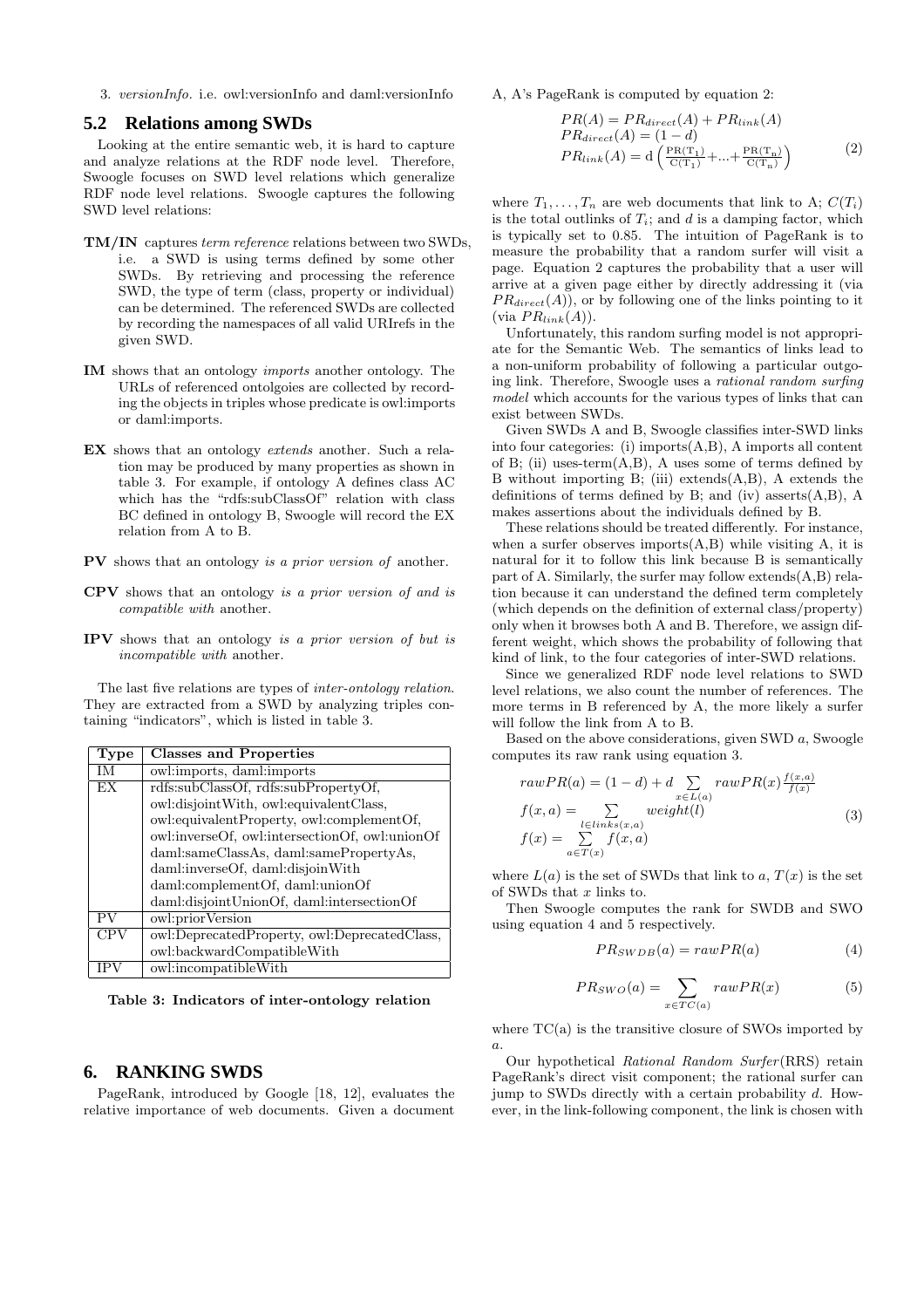unequal probability  $-\frac{f(x,a)}{f(x)}$ , where x is the current SWDB, a is the SWD that x links to,  $f(x, a)$  is the sum of all link weights from x to a, and  $f(x)$  is the sum of the weights of all outlinks from x. The control flow of such a surfer is is shown in figure 2.



Figure 2: Rational Random Surfer

Figure 3 illustrate how the rank of a SWO is computed. Let A, B, C, D, E and F be SWOs, and assume that the probability for a RRS to visit any of these SWOs from a SWDB is 0.0001. The probability that she visits B is  $PR_{SWO}(B) + (PR_{SWO}(E) + PR_{SWO}(D)) = 0.0003$ . The probability that she visits F is  $PR_{SWO}(F) + (PR_{SWO}(C) =$ 0.0002.The probability that she visits A is 0.0006 since A will be visited when any of



Figure 3: Combine ranks of SWO

Table 4 shows the top ranked SWDs discovered by Swoogle.

## **7. INDEXING AND RETRIEVAL OF SWDS**

Central to a Semantic Web search engine is the problem of indexing and searching SWDs. While there is significant semantic information encoded in marked documents, reasoning over large collections of documents can be expensive. Traditional information retrieval techniques have the advantage of being faster, while taking a somewhat more coarse view of the text. They can thus quickly retrieve a set of SWDs that deal with a topic based on similarity of the source text alone.

In addition to the efficiency, there are a number of reasons why one would want to apply IR techniques to this problem. For one thing, documents are not entirely markup. We would like to be able to apply search to both the structured and unstructured components of a document. Related to this point, it is conceivable that there will be some text documents that contain embedded markup. In addition, we may want to make our documents available to commonly used search engines, such as Google. This implies that the documents must be transformed into a form that a standard information retrieval engine can understand and manipulate. Information retrieval techniques also have some value characteristics, including well researched methods for ranking matches, computing similarity between documents, and employing relevance feedback. These compliment and extend the retrieval functions inherent in Swoogle.

There has been work [20, 17, 10] demonstrating that such techniques can be made to work with both RDF dcuments as well as text documents with embedded RDF markup, and that they can be made to leverage some of the semantic information encoded.

Traditional IR techniques look at a document as either a collection of tokens, typically words, or N-Gram. An N-Gram is an n-character segment of the text which spans inter-word boundaries. The N-Gram approach is typically employed by sliding a window of n-characters along the text, and taking a sample at each one character step. The use of N-Grams can result in a larger vocabulary, as single words can contain multiple N-Grams. One advantage to this approach is that inter-word relationships are preserved, where they are typically not in word based approaches. N-Grams are also known to be somewhat resistant to certain kinds of errors, such as mis-spellings.

The use of N-Gram is particularly important to this approach because of the treatment of URIrefs as terms. Given a set of keywords defining a search, we may want to match documents that have URIrefs containing those keywords. For example, consider a search for ontologies for "time". The search keywords might be time temporal interval point before after during day month year eventually calendar clock durations end begin zone. Candidate matches might include documents containing URIrefs such as:

http://foo.com/timeont.owl#timeInterval http://foo.com/timeont.owl#CalendarClockInterval http://purl.org/upper/temporal/t13.owl#timeThing

Clearly, exact matching based on words only would miss these documents (based on the URIrefs given). However, N-Grams would find a number of matches.

It is also possible, however, to use a word based approach. Bear in mind that ontologies define vocabularies. In OWL, URIrefs of classes, properties and individuals correspond play the role of words in a natural language. We can take an SWD, reduce it to triples, extract the URIrefs (with duplicates), discard URIrefs for blank nodes, hash each URIref to a token, and index the document. Whereas a conventional information retrieval system treats a text document as a bag of words, we could treat a SWD as a bag of URIrefs. This would support retrieval using queries which are also sets of URIrefs as well as other functions, such as document similarity metrics.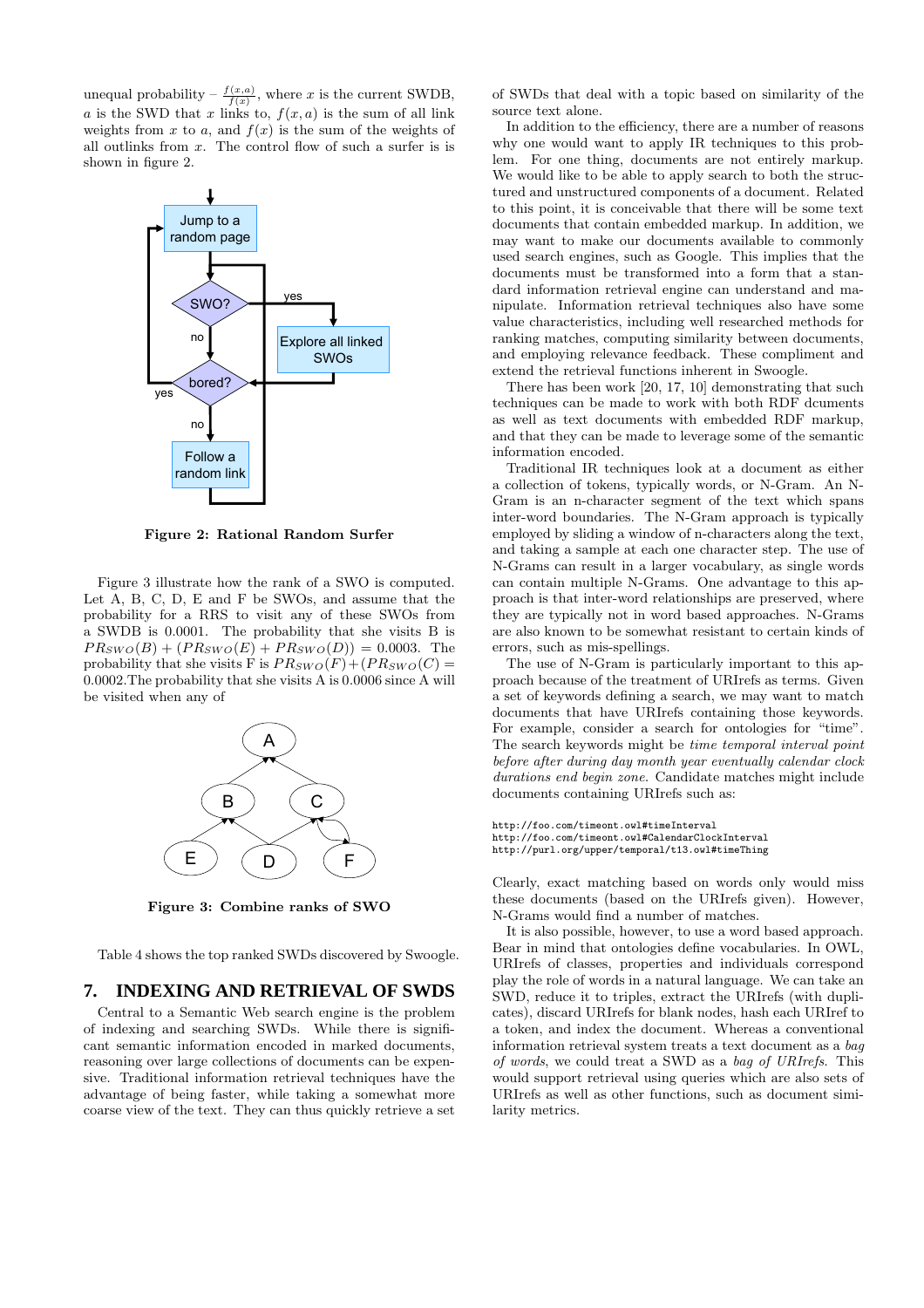| Rank           | URL                                                    | Value   |
|----------------|--------------------------------------------------------|---------|
|                | http://www.w3.org/1999/02/22-rdf-syntax-ns             | 2845.97 |
| $\mathfrak{D}$ | http://www.w3.org/2000/01/rdf-schema                   | 2814.21 |
| 3              | http://www.daml.org/2001/03/daml+oil                   | 311.65  |
| 4              | http://www.w3.org/2002/07/owl                          | 192.18  |
| 5              | http://www.w3.org/2000/10/rdf-tests/rdfcore/testSchema | 59.82   |
| 6              | http://www.w3.org/2002/03owlt/testOntology             | 22.50   |
|                | http://ontology.ihmc.us/Entity.owl                     | 21.28   |
| 8              | $\frac{http://www.w3.org/2001/XMLSchema}{}$            | 17.45   |
| 9              | http://www.daml.org/2000/12/daml+oil                   | 10.44   |
| 10             | $\frac{\text{http://www.daml.org/2000/10/daml-ont}}{$  | 8.88    |
| 11             | http://ontology.ihmc.us/Group.owl                      | 7.67    |
| 12             | http://ontology.ihmc.us/Actor.owl                      | 6.83    |

Table 4: Top 12 ranked SWDs (May 25,2004)

We are currently adapting the Sire, a custom indexing and retrieval engine we built for the Carrot2 distributed IR system [7], to augment Swoogle. Sire can be made to use either n-grams or words, and employs a TF/IDF model with a standard cosine similarity metric. Sire is being enhansed to process RDF docouments using either character level n-grams computed over the RDF source or to process the URIrefs in the document as indexible tokens.

## **8. CURRENT STATUS**

Swoogle is an ongoing project undergoing constant development. This paper describes the features in version 1. Figure 4 shows the Swoogle start page.



Figure 4: Swoogle interface

A general user can query with keywords, and the SWDs matching those keywords will be returned in ranked order.

As shown in table 4, Swoogle ranks SWOs higher than SWDBs; thus, SWOs will be returned as query results before SWDBs. The highest ranked SWDs typically are the base ontologies that define the Semantic Web languages, such as the RDF and OWL language definitions, which are used by almost all SWDs and are always imported by SWOs.

For advanced users, an "advanced" search interface is provided (figure 5), which essentially allows them to fill in the constraints to a general SQL query on the underlying database.

The user can query using keywords, content based constraints (e.g. type of SWD, OWL syntax, number of defined classes/properties/individuals), language and encoding based constraints (N3 vs XML), and/or the Rank of the document. Sample results are shown in figure 6.

At present, the metadata are stored in a mySQL database, and we have already indexed about 11,000 SWDs. We anticipate that in future versions, we will need to migrate to a commercial database in order to scale to indexing millions of SWDs.

In our database, 13.29% SWDs are classified as SWOs, and others as SWDBs (with 0.8 as the threshold on ontology ratio). We find that about half of all SWDs have rank of 0.15, which means they are not referred to by any other SWDs. Also, the mean of ranks is 0.8376, which implies that the SWDs we have crawled are poorly connected.

Currently, Swoogle has evolved to Swoogle2 (version 2), which is featured by three components: Swoogle Search, Ontology Dictionary and statistical measures of the collection of SWDs. We invite the readers to visit Swoogle website at http://swoogle.umbc.edu.

## **9. CONCLUSIONS AND FUTURE WORK**

Current web search engines such as Google and AlltheWeb do not work well with SWDs since they are designed to work with natural languages and expect documents to contain unstructured text composed of words. Failing to understand the structure and semantics of SWDs, they cant take advantage of the Semantic Web. Accompany with the growth of the Semantic Web, powerful search and indexing systems are highly needed by the Semantic Web researchers to help them find and analyze SWDs on the web. Such systems can be used to support the tools being developed by researchers – such as annotation editors – as well as software agents whose knowledge comes from the semantic web.

We have described a prototype crawler-based indexing and retrieval system for the Semantic Web Documents, i.e., web documents written in RDF or OWL. It runs multiple crawler to discover SWDs through meta-search and following links, analyzes SWDs and produce metadata about SWDs as well as the relations among SWDs, computes ranks of SWDs using a "rational random surfing model", and indexs SWDs using an information retrieval system by treating URIrefs are terms. One of the interesting properties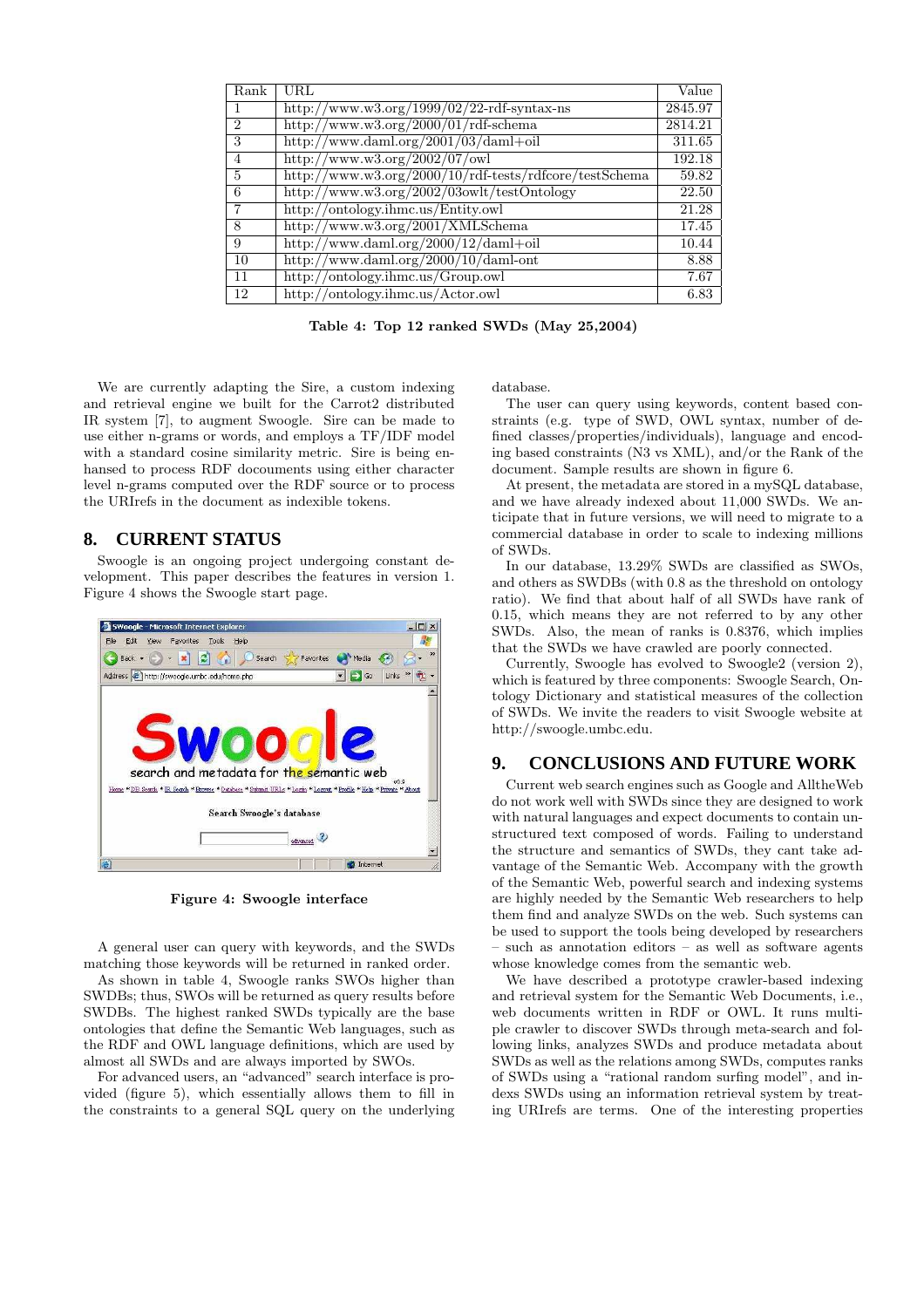| View<br>Favorites<br>Tools<br>Edit                                                                                                                   | Help                              |                                   |
|------------------------------------------------------------------------------------------------------------------------------------------------------|-----------------------------------|-----------------------------------|
| Back v<br>×<br>э                                                                                                                                     |                                   | Search Siz Favorites M Media C2   |
| Address # http://swoogle.umbc.edu/searchDBadvanced.php                                                                                               |                                   | Links >><br>$\rightarrow$ Go<br>电 |
|                                                                                                                                                      |                                   |                                   |
|                                                                                                                                                      |                                   |                                   |
|                                                                                                                                                      |                                   |                                   |
|                                                                                                                                                      | Woo <i>o</i>                      |                                   |
|                                                                                                                                                      |                                   |                                   |
| search and metadata for the semantic web<br>Home "DB Search "IR Search "Exports "Database "Submit URL: "Login "Logout "Profile "Help "Private "About |                                   |                                   |
|                                                                                                                                                      |                                   |                                   |
|                                                                                                                                                      | <b>Advanced Database Search</b>   |                                   |
|                                                                                                                                                      |                                   |                                   |
| <b>Constraints on document URL</b>                                                                                                                   |                                   | submit query                      |
| contains all of                                                                                                                                      |                                   |                                   |
| contains any of                                                                                                                                      |                                   |                                   |
| contains none of                                                                                                                                     |                                   |                                   |
| <b>Constraints on document content</b>                                                                                                               |                                   |                                   |
| are primarily                                                                                                                                        | ontology<br>$\mathbf{r}$          |                                   |
| with between                                                                                                                                         | and                               | triples                           |
| defining between                                                                                                                                     | and                               | classes                           |
| defining between                                                                                                                                     | and                               | properties                        |
|                                                                                                                                                      |                                   |                                   |
|                                                                                                                                                      |                                   |                                   |
|                                                                                                                                                      |                                   |                                   |
| 2) using classes or properties<br>Constraints on document language and encoding<br>uses language                                                     | lany<br>$\mathbf{v}$              |                                   |
| encoded in                                                                                                                                           |                                   |                                   |
| Validation                                                                                                                                           | Any -<br>$\overline{\phantom{a}}$ |                                   |
|                                                                                                                                                      | Any                               |                                   |
|                                                                                                                                                      |                                   |                                   |
| ?) Ignore<br>Other constraints<br>3 Swoogle rank                                                                                                     | top 100% -                        |                                   |

Figure 5: Swoogle advanced query

computed for each semantic web document is its rank – a measure of the documents importance on the Semantic Web.

The current version of our system has discovered and analyzed over 11,000 semantic web documents. A second version has been designed and partially implemented that will also capture more metadata on classes and properties and is designed to support millions of documents. We are also considering building an ontology dictionary based on the ontologies discovered by Swoogle.

## **10. REFERENCES**

- [1] http://www.daml.org/ontologies/, daml ontology library, by daml.
- [2] http://www.schemaweb.info/, schema web.
- [3] http://www.semanticwebsearch.com/, semantic web search, by intellidimension.
- [4] http://www.semwebcentral.org/, semwebcentral, by infoether and bbn.
- [5] http://www.w3.org/2004/ontaria/, ontaria, by w3c.
- [6] F. Baader, D. Calvanese, D. McGuinness, D. Nardi, and P. Patel-Schneider. The Description Logic Handbook: Theory, Implementation, and Applications. Cambridge University Press, 2003.
- [7] R. S. Cost, S. Kallurkar, H. Majithia, C. Nicholas, and

| Swoogle Document View - Microsoft Internet Explorer<br>Edit<br>Favorites<br>View | Tools<br>Help           |                                                                                                    | - 101                   |
|----------------------------------------------------------------------------------|-------------------------|----------------------------------------------------------------------------------------------------|-------------------------|
|                                                                                  |                         |                                                                                                    |                         |
| Back -<br>×                                                                      |                         | $\mathcal{L}$<br>Search Servorites a Media                                                         |                         |
|                                                                                  |                         | Address @ http://swoogle.umbc.edu/viewDocument.php?url=http%3A%2F%2Fontology.ihmc.us%2FActc = < Go | œ<br>Links              |
|                                                                                  |                         |                                                                                                    |                         |
|                                                                                  |                         | http://ontology.ihmc.us/Actor.owl                                                                  |                         |
|                                                                                  |                         |                                                                                                    |                         |
|                                                                                  |                         | Apply Hyperdaml Dumpont RDF validator OWL validator                                                |                         |
|                                                                                  |                         |                                                                                                    |                         |
| <b>Search Swoogle's</b>                                                          | <b>Basic properties</b> |                                                                                                    |                         |
| database                                                                         |                         | Language: OWL (Full) encoded in XML                                                                | $\overline{\mathbf{3}}$ |
|                                                                                  | Triples: 764            |                                                                                                    | $\overline{\mathbf{3}}$ |
|                                                                                  | Classes: 116            |                                                                                                    | $\ddot{v}$              |
| advanced ?                                                                       | Properties: 764         |                                                                                                    | $\overline{\mathbf{3}}$ |
| View                                                                             | Individuals: 18         |                                                                                                    | $\overline{3}$          |
| Classes defined                                                                  | Swoogle rank: 3.43934   |                                                                                                    | $\overline{\mathbf{3}}$ |
| Classes used                                                                     | Weight: 4646            |                                                                                                    | $\overline{\mathbf{3}}$ |
| Properties defined                                                               |                         | Type: Ontology (95%)                                                                               | $\overline{\mathbf{3}}$ |
| Properties used                                                                  |                         | <b>Relations with other semantic web documents</b>                                                 |                         |
| Individuals defined                                                              |                         | http://ontology.ihmc.us/Place.owl                                                                  |                         |
|                                                                                  |                         | http://ontology.ihmc.us/Policy.owl                                                                 |                         |
| Individuals used                                                                 |                         | Imports: http://ontology.ihmc.us/Group.owl                                                         |                         |
| <b>Annotations</b>                                                               |                         | http://ontology.ihmc.us/Action.owl                                                                 |                         |
| View annotations                                                                 |                         | http://ontology.ihmc.us/Entity.owl                                                                 |                         |
| Add annotations                                                                  |                         | http://ontology.ihmc.us/KAoSOntologies.owl                                                         |                         |
|                                                                                  |                         | http://ontology.ihmc.us/SemanticServices/S-                                                        |                         |
|                                                                                  |                         | F/Example/ActorClasses.owl                                                                         |                         |
|                                                                                  | Imported by:            | http://ontology.ihmc.us/SemanticServices/S-<br>F/Example/EntityClasses.owl                         |                         |
|                                                                                  |                         | http://ontology.ihmc.us/PolicyAction.owl                                                           |                         |
|                                                                                  |                         | http://ontology.ihmc.us/AttributeAction.owl                                                        |                         |
|                                                                                  |                         | See all                                                                                            |                         |
|                                                                                  | References: none        |                                                                                                    |                         |
|                                                                                  |                         | http://ontology.ihmc.us/KAoSOntologies.owl                                                         |                         |
|                                                                                  |                         | http://ontology.ihmc.us/SemanticServices/S-                                                        |                         |
|                                                                                  |                         | F/Example/ActorClasses.owl                                                                         |                         |
|                                                                                  |                         | Referenced http://ontology.ihmc.us/SemanticServices/S-                                             |                         |
|                                                                                  |                         | by: F/Example/EntityClasses.owl                                                                    |                         |
|                                                                                  |                         | http://ontology.ihmc.us/PolicyAction.owl                                                           |                         |
|                                                                                  |                         | http://ontology.jhmc.us/AttributeAction.owl                                                        |                         |

Figure 6: Swoogle query result

Y. Shi. Integrating distributed information sources with carrot ii. In Proceedings of the 6th International Workshop on Cooperative Information Agents VI, pages 194–201. Springer-Verlag, 2002.

- [8] J. Davies, R. Weeks, and U. Krohn. Quizrdf: search technology for thesemantic web. In WWW2002 workshop on RDF and Semantic Web Applications, 11th International WWW Conference (WWW11), 2002.
- [9] S. Decker, M. Erdmann, D. Fensel, and R. Studer. Ontobroker: Ontology based access to distributed and semi-structured information. In DS-8, pages 351–369, 1999.
- [10] T. Finin, J. Mayfield, C. Fink, A. Joshi, and R. S. Cost. Information retrieval and the semantic web, January 2004.
- [11] S. Handschuh and S. Staab. Cream: Creating metadata for the semantic web. Comput. Networks, 42(5):579–598, 2003.
- [12] T. Haveliwala. Efficient computation of pageRank. Technical Report 1999-31, 1999.
- [13] I. Horrocks. DAML+OIL: A description logic for the semantic web. IEEE Data Engineering Bulletin, 25(1):4–9, 2002.
- [14] M. Lifantsev. Rank computation methods for Web documents. Technical Report TR-76, ECSL, Department of Computer Science, SUNY at Stony